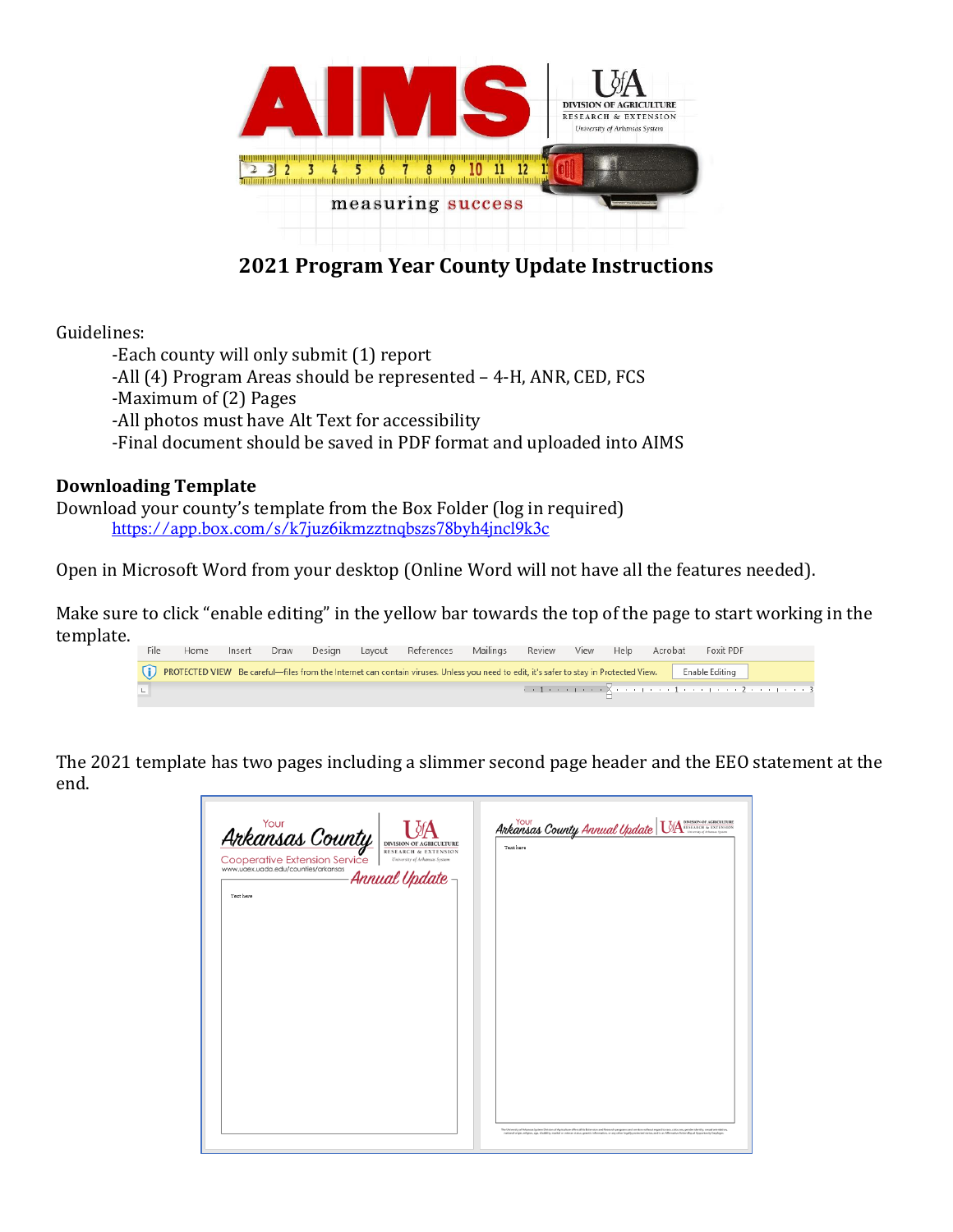### **Inserting Content**

All four program areas should be represented, so the following headers are recommended:

- 2021 (County Name) Extension Education Outreach
- (County Name) 4-H Program
- Agriculture & Natural Resources
- Community & Economic Development
- Family & Consumer Science

**NOTE**: The order of the program areas are not fixed, so rearrange as emphasis and space dictates.

Information to include under Extension Education Outreach header:

Total Educational Contacts Total Volunteer Hours Value of Volunteer Time (# hours X \$28.54)

Information to include under each program area:

Total Educational Contacts Program specific volunteer numbers (4-H/Master Gardeners/Extension Homemakers/ Key Figures for your County's program (please include or exclude data to best represent your program efforts for the year) 4-H- 4-H Clubs, 4-H Volunteers ANR- Farm/Site Visits, Demos, MG projects CED- Jobs Created, Businesses Started, Community Projects Initiated FCS- SNAP/EFNEP Contacts, Exercise classes held Key Programs/Activities Choose those examples that exemplify your programmatic efforts for this year If there are key outcome figures, it is highly recommended to include them.

Will have to be very selective due to space

Examples: Creation of County Farmers Market, SNAP School Programs conducted in over 30 classrooms, 4-H Teen Leaders Program- 15 Teen Stars and 5 4-H Ambassadors, EHC created over 500 masks for front line workers, Integrated Pest Management Program-25 producers adopted and/or improved IPM practices

#### **Inserting Photos**

-Choose a couple high quality photos to include that shows your programs in action.

-To insert a photo, go to "Insert" then "Pictures" (if not seen, it will be under the "Illustrations" dropdown menu).

\*\*Don't worry about fixing the text at this point! Complete the next step, then see if you need to fix the text alignment\*\*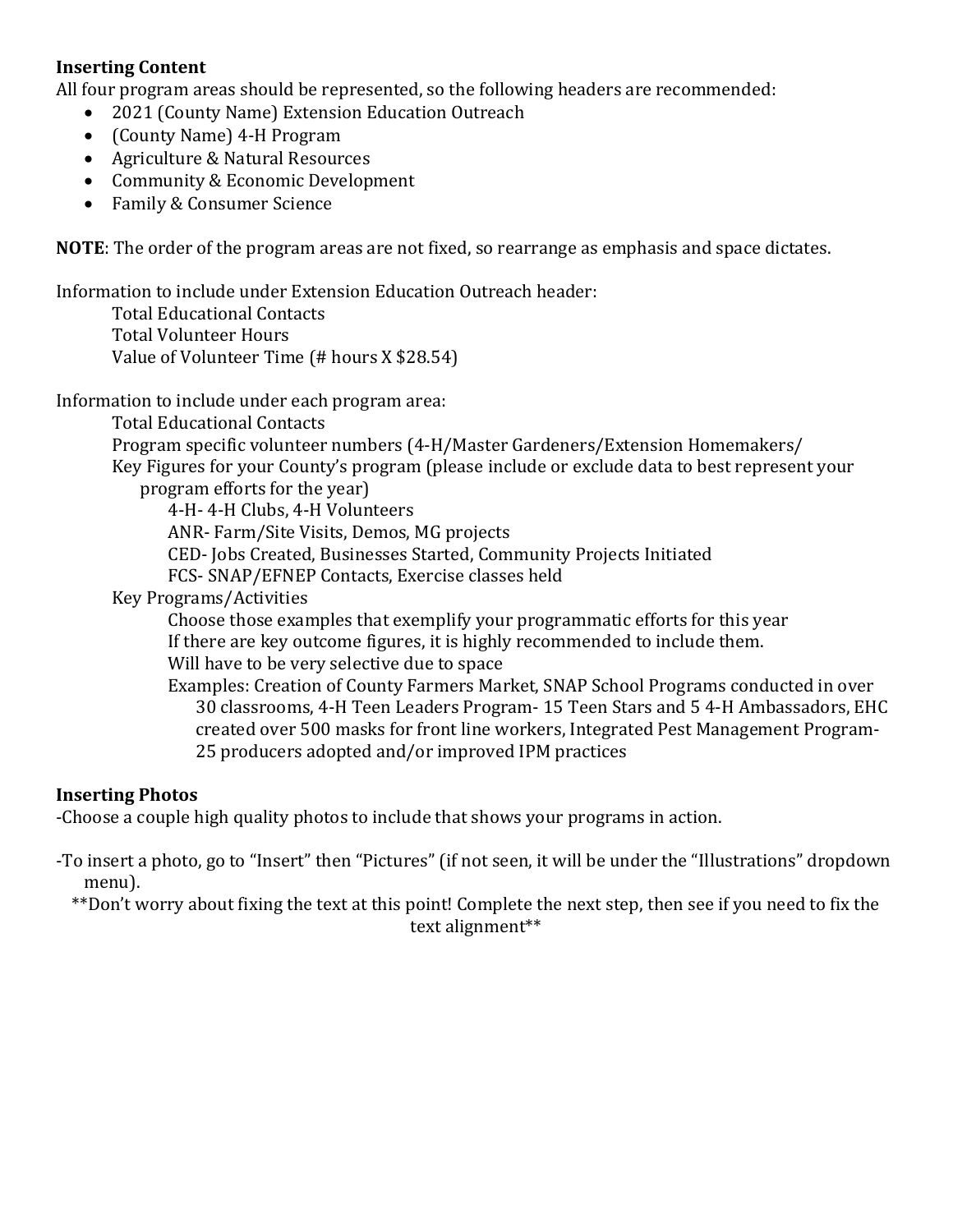-Right click on the photo and change the wrap text selection to "in front of text" and then drag the photo to where it should be placed. Please note where text is once the photo is in place and rearrange text to not be underneath the photo.



Alt Text

How would you describe this object and its context to someone who is blind? (1-2 sentences recommended)

-Create Alt Text for each photo inserted for accessibility purposes.

Right click on the photo and select "Edit Alt Text" and insert a description of the photo in the Alt Text box.

Descriptions only have to be a simple, to-the-point description of the photo.

## **Uploading Finished County Update**

-Before uploading, please review for spelling, grammar, punctuation, omissions, etc.

-Double check the "title" of your document in the document info.

-Go to "File," then Info.

-On the right hand side, you will see "Title" under "Properties."

-Change the name of the county to your own. Word will automatically save the new title.



-Save the final version as a PDF.

-Go to "Save As…" and change the File Type to "PDF".

-Recommended file name format- ArkansasCounty2021Update

\*NOTE: To maintain accessibility features, DO NOT use the "Save as Adobe PDF" feature.



 $\propto$ 

 $\mathbf{w}$  .

-Log into AIMS and go to "My Reporting." -Next to any goal, click on "Impact."

| <b>Community &amp; Economic Development</b> |                                         |  |  |  |  |  |
|---------------------------------------------|-----------------------------------------|--|--|--|--|--|
| Goal $3 -$<br><b>Public Policy</b>          | View Indicators<br>Indicators<br>Impact |  |  |  |  |  |
| Obj $4-$<br><b>Census</b>                   | Report<br>Event<br><b>View Reports</b>  |  |  |  |  |  |